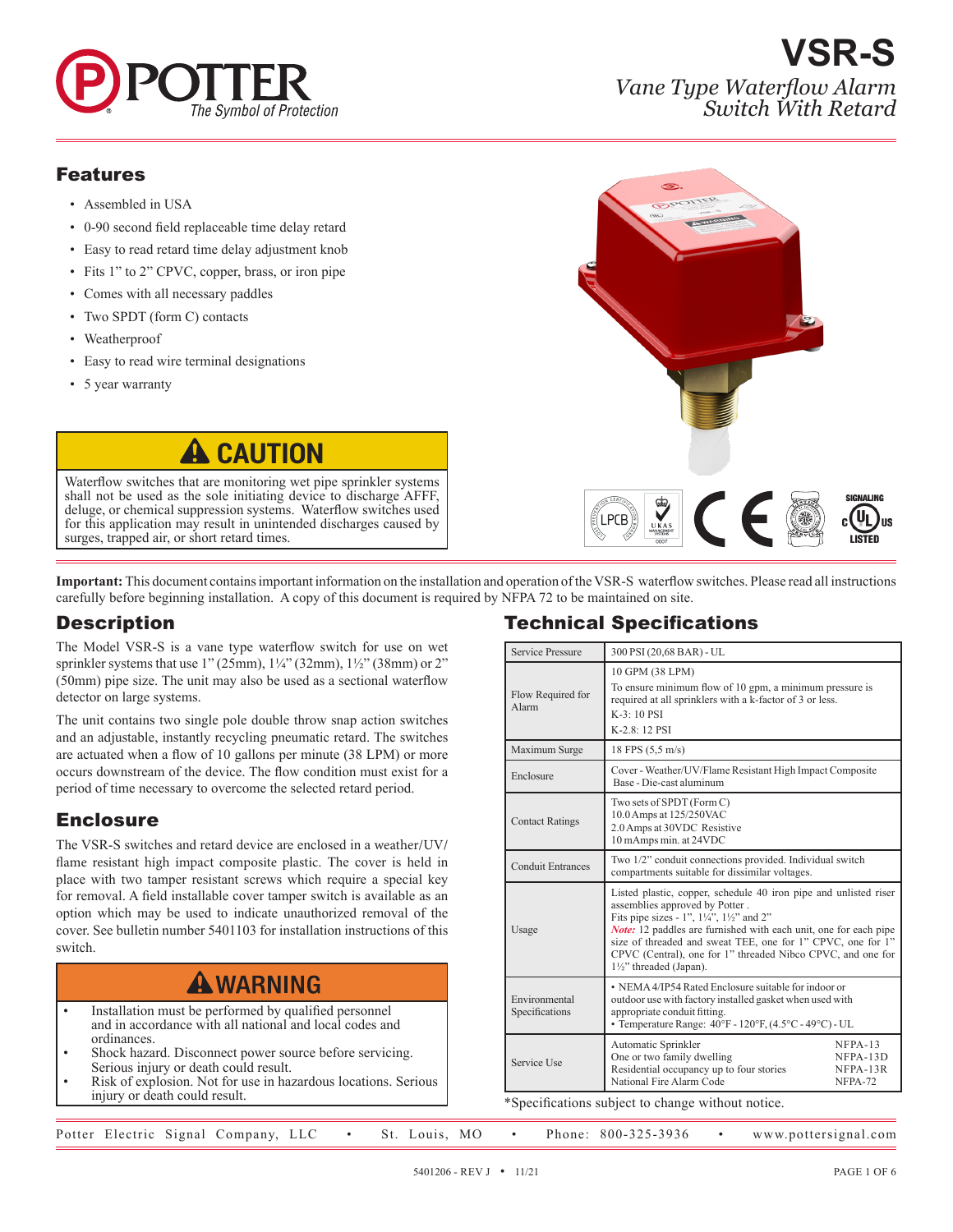

## Installation

These devices may be mounted in horizontal or vertical pipe. On horizontal pipe they should be installed on the top side of the pipe where they will be accessible. The units should not be installed within 6" (15cm) of a fitting which changes the direction of the waterflow or within 24" of a valve or drain. Select the proper paddle for the pipe size and type of TEE used see Fig. 2 for instructions on changing paddle. The unit has a 1" NPT bushing for threading into a TEE. See Fig. 1 for proper TEE size, type and installation. Use no more than three wraps of teflon tape.

Screw the device into the TEE fitting as shown in Fig. 1. Care must be taken to properly orient the device for the direction of waterflow.

The vane must not rub the inside of the TEE or bind in any way. The stem should move freely when operated by hand.

The device can also be used in copper or plastic pipe installations with the proper adapters so that the specified TEE fitting may be installed on the pipe run.

*Note:* Do not leave cover off for an extended period of time.

## **A WARNING**

Do not trim the paddle. Failure to follow these instructions may prevent the device from operating and will void the warranty. Do not obstruct or otherwise prevent the trip stem of the flow switch from moving when water flows as this could damage the flow switch and prevent an alarm. If an alarm is not desired, a Flowswitch Bypass Switch should be used (refer to Potter data sheet 5401554), or a qualified technician should disable the alarm system.



## Retard Adjustment

The delay can be adjusted by rotating the retard adjustment knob from 0 to the max setting (60-90 seconds). The time delay should be set at the minimum required to prevent false alarms.

## Paddle Selection

*Fig 2*



## **A WARNING**

There are 12 paddles furnished with each unit. One for each size of threaded, sweat or plastic TEE as described in Fig. 3. These paddles have raised lettering that shows the pipe size and type of TEE that they are to be used with. The proper paddle must be used. The paddle must be properly attached (see drawing) and the screw that holds the paddle must be securely tightened. Do not trim the paddle.

*Note:* For National Fire Products risers, use paddle marked SWEAT for corresponding size riser.

Potter Electric Signal Company, LLC • St. Louis, MO • Phone: 800-325-3936 • www.pottersignal.com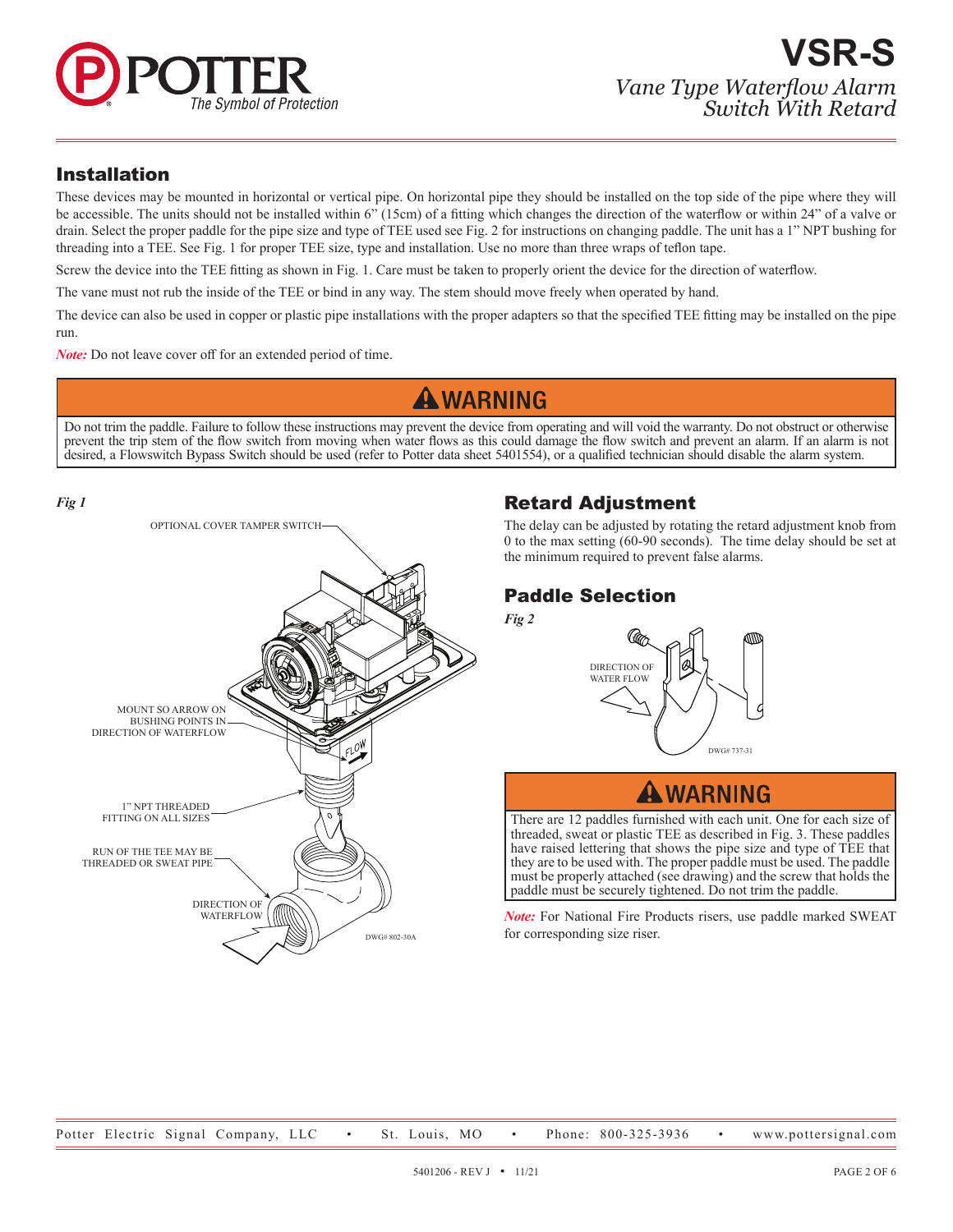

*Fig 3* Screw the fitting into the TEE fitting as shown in Fig. 3.



The depth to the inside bottom of the TEE should have the following dimensions:

| Approximate Depth Requirement |                    |        |             |  |
|-------------------------------|--------------------|--------|-------------|--|
| Tee Size                      | Threaded           | Sweat  | <b>CPVC</b> |  |
| $1" \times 1" \times 1"$      | 21/16"             | 13/4"  | 27/16"      |  |
| $11/4$ " x $11/4$ " x $1$ "   | 27/16"             | 27/16" | N/A         |  |
| $11/2$ " x $11/2$ " x $1$ "   | 2 11/16"           | 21/4"  | N/A         |  |
| $2" \times 2" \times 1"$      | $3 \frac{3}{16}$ " | 2.3/4" | N/A         |  |

## **NOTICE**

Use only factory TEE's with a 1" NPT bull. Threaded bushings, reducing bushings, mechanical TEE's and weld-o-lets are not allowed unless they comply with the dimensions listed in the chart in Fig. 3 and have been factory approved by Potter. Apply teflon tape to the 1" NPT fitting. Do not use more than three wraps of teflon tape. Do not use any other type of sealant.

## TEE Specifications Cover Tamper Switch Wiring

*Fig 4*



## Switch Terminal Connections Clamping Plate Terminal *Fig 5*



## **AWARNING**

An uninsulated section of a single conductor should not be looped around the terminal and serve as two separate connections. The wire must be severed, thereby providing supervision of the connection in the event that the wire become dislodged from under the terminal. Failure to sever the wire may render the device inoperable risking severe property damage and loss of life.

Do not strip wire beyond 3/8" of length or expose an uninsulated conductor beyond the edge of the terminal block. When using stranded wire, capture all strands under the clamping plate.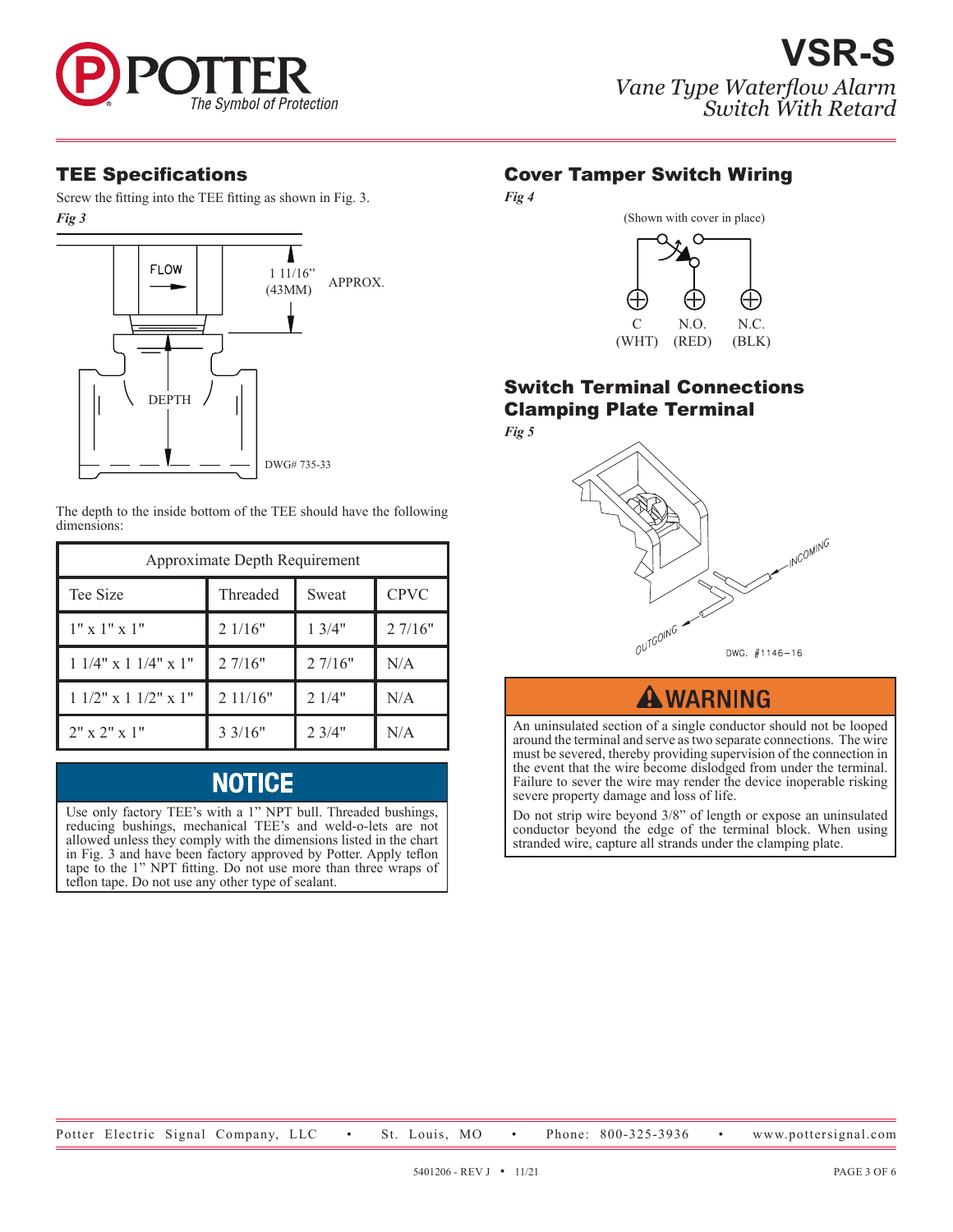

## Typical Electrical Connections

*Fig 6*



**A** CAUTION

The VSR-S does not require power to operate. Do not connect AC power directly to the terminals as this will damage the switch. The terminals are for switching power to an indicating appliance such as a bell or strobe. Similar to how a light switch is used to switch power to a light. The terminals can also be used to connect to a fire/security panel.

#### *Notes:*

- 1. The Model VSR-S has two switches, one can be used to operate a central station, proprietary or remote signaling unit, while the other contact is used to operate a local audible or visual annunciator.
- 2. For supervised circuits, see "Switch Terminal Connections Clamping Plate Terminal" drawing and warning note (Fig. 5).

#### *Fig 7*

Break out thin section of cover when wiring both switches from one conduit entrance.



#### Testing

The frequency of inspection and testing for the Model VSR-S and its associated protective monitoring system should be in accordance with applicable NFPA Codes and Standards and/or the authority having jurisdiction (manufacturer recommends quarterly or more frequently).

If provided, the inspector's test valve shall always be used for test purposes. If there are no provisions for testing the operation of the flow detection device on the system, application of the VSR-S is not recommended or advisable.

A minimum flow of 10 GPM (38 LPM) is required to activate this device.

Please advise the person responsible for testing of the fire protection system that this system must be tested in accordance with the testing instructions. Do not obstruct or otherwise prevent the trip stem of the flow switch from moving when water flows as this could damage the flow switch and prevent an alarm. If an alarm is not desired, a Flowswitch Bypass Switch should be used (refer to Potter data sheet 5401554), or a qualified technician should disable the alarm system.

Potter Electric Signal Company, LLC • St. Louis, MO • Phone: 800-325-3936 • www.pottersignal.com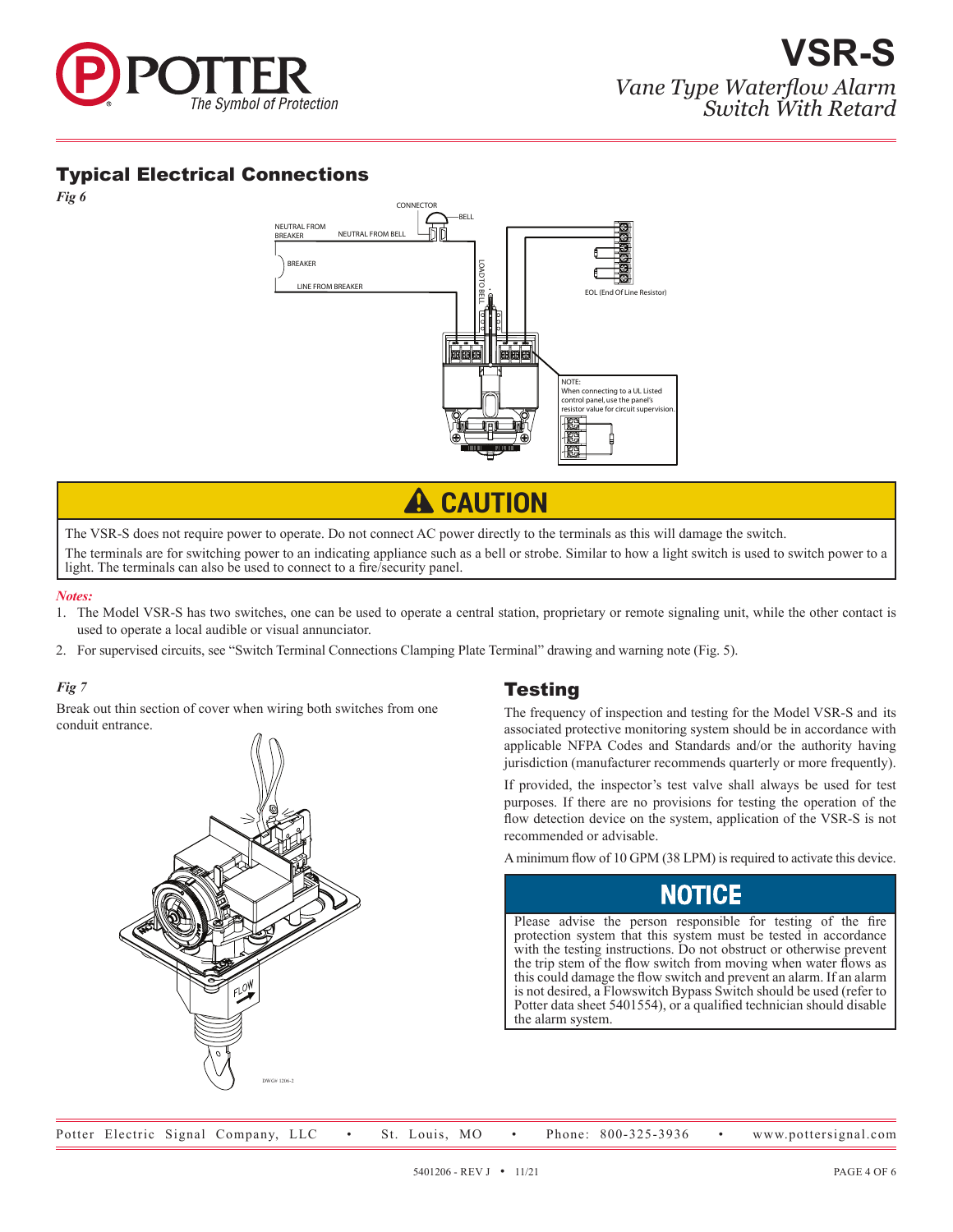

#### Mounting Dimensions

*Fig 8*



## Maintenance

Inspect detectors monthly for leaks. If leaks are found, replace the detector. The VSR-S waterflow switch should provide years of trouble-free service. The retard and switch assembly are easily field replaceable. In the unlikely event that either component does not perform properly, please order replacement retard switch assembly stock number 1029030. There is no maintenance required, only periodic testing and inspection. Vane type watearflow switches have a normal service life of 10-15 years. However, the service life may be significantly reduced by local environmental conditions.

## Vane-Type Waterflow Switch for Small Pipe Specification

UL, CUL Listed, LPCB Approved and CE Marked vane type waterflow switches shall be furnished and installed at each sprinkler system connection to the wet pipe main where indicated on the drawings and plans and as required by applicable local and national codes and standards. The device shall consist of a 1" NPT threaded brass bushing for installation into tees and approved manifolds, gasket and non-corrosive vane and trip stem assembly as well as a field replaceable adjustable time delay / switch mechanism to prevent false alarms from water surges. All wetted parts of the waterflow switch shall be non-corrosive to resist being affected by or contributing to corrosion. The waterflow switch enclosures shall be NEMA 4 rated and the cover shall be held captive by tamper resistant screws. It shall be possible to install an optional cover tamper switch to detect removal of the enclosure. The field replaceable instantly recycling adjustable pneumatic retard shall provide a 0-90 second time delay and visual indication of activation. Expiration of the retard time shall result in the simultaneous operation of two sets of single pole double throw (SPDT) switch contacts rated at 10A, 125VAC and 2A, 30VDC. Each switch contact shall have a separate wiring chamber and separate conduit entrance to comply with the NEC requirements for separation of power limited and non power limited conductors without the need for special wire or wire methods. The device shall be listed for pressures up to 300 psi, maximum water surges of 18 fps and alarm activation by a continuous flow of 10gpm. The device shall be Listed for installation on CPVC, brass, copper and iron tees and manifolds from 1" - 2" size. The waterflow switch shall be a model VSR-S manufactured by Potter Electric Signal Company LLC.